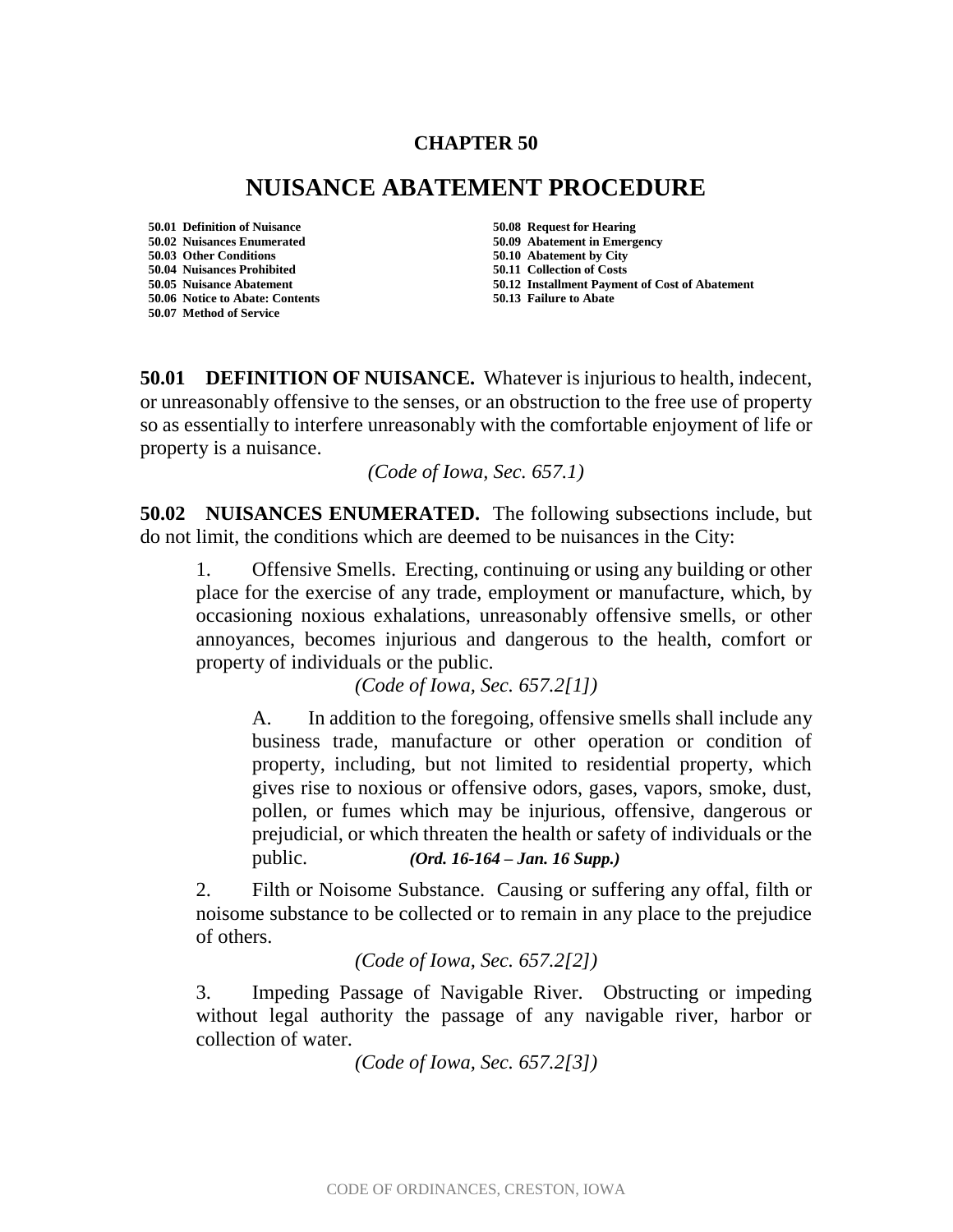4. Water Pollution. Corrupting or rendering unwholesome or impure the water of any river, stream or pond, or unlawfully diverting the same from its natural course or state, to the injury or prejudice of others.

*(Code of Iowa, Sec. 657.2[4])*

5. Blocking Public and Private Ways. Obstructing or encumbering, by fences, buildings or otherwise, the public roads, private ways, streets, alleys, commons, landing places or burying grounds.

*(Code of Iowa, Sec. 657.2[5])*

6. Billboards. Billboards, signboards and advertising signs, whether erected and constructed on public or private property, which so obstruct and impair the view of any portion or part of a public street, avenue, highway, boulevard or alley or of a railroad or street railway track as to render dangerous the use thereof. **(See also Section 62.08 and Chapter 146)** *(Code of Iowa, Sec. 657.2[7])*

7. Cottonwood Trees. Cotton-bearing cottonwood trees and all other cotton-bearing poplar trees. **(See also Chapter 151)**

*(Code of Iowa, Sec. 657.2[8])*

8. Storing of Flammable Junk. Depositing or storing of flammable junk, such as old rags, rope, cordage, rubber, bones and paper, by dealers in such articles within the fire limits of the City, unless in a building of fireproof construction. **(See also Chapter 51)**

*(Code of Iowa, Sec. 657.2[10])*

9. Air Pollution. Emission of dense smoke, noxious fumes or fly ash. *(Code of Iowa, Sec. 657.2[11])*

10. Weeds, Brush. (Repealed by Ordinance No. 05-88 – Jul. 05 Supp.) **(See Chapter 56)**

11. Dutch Elm Disease. Trees infected with Dutch Elm Disease. **(See also Chapter 151)**

*(Code of Iowa, Sec. 657.12[13])*

12. Tree Limbs. All limbs of trees which are less than eight (8) feet above the surface of any public sidewalk or street. **(See also Chapter 151)**

13. Wires. All wires which are strung less than twenty (20) feet above the surface of any public sidewalk or street.

14. Explosives and Flammable Liquids. All explosives, flammable liquids and other substances which are dangerous, stored in any manner or in any amount other than as provided by law or ordinance.

15. Fireworks. Use or display of fireworks, except as provided by law or ordinance. **(See also Section 41.12)**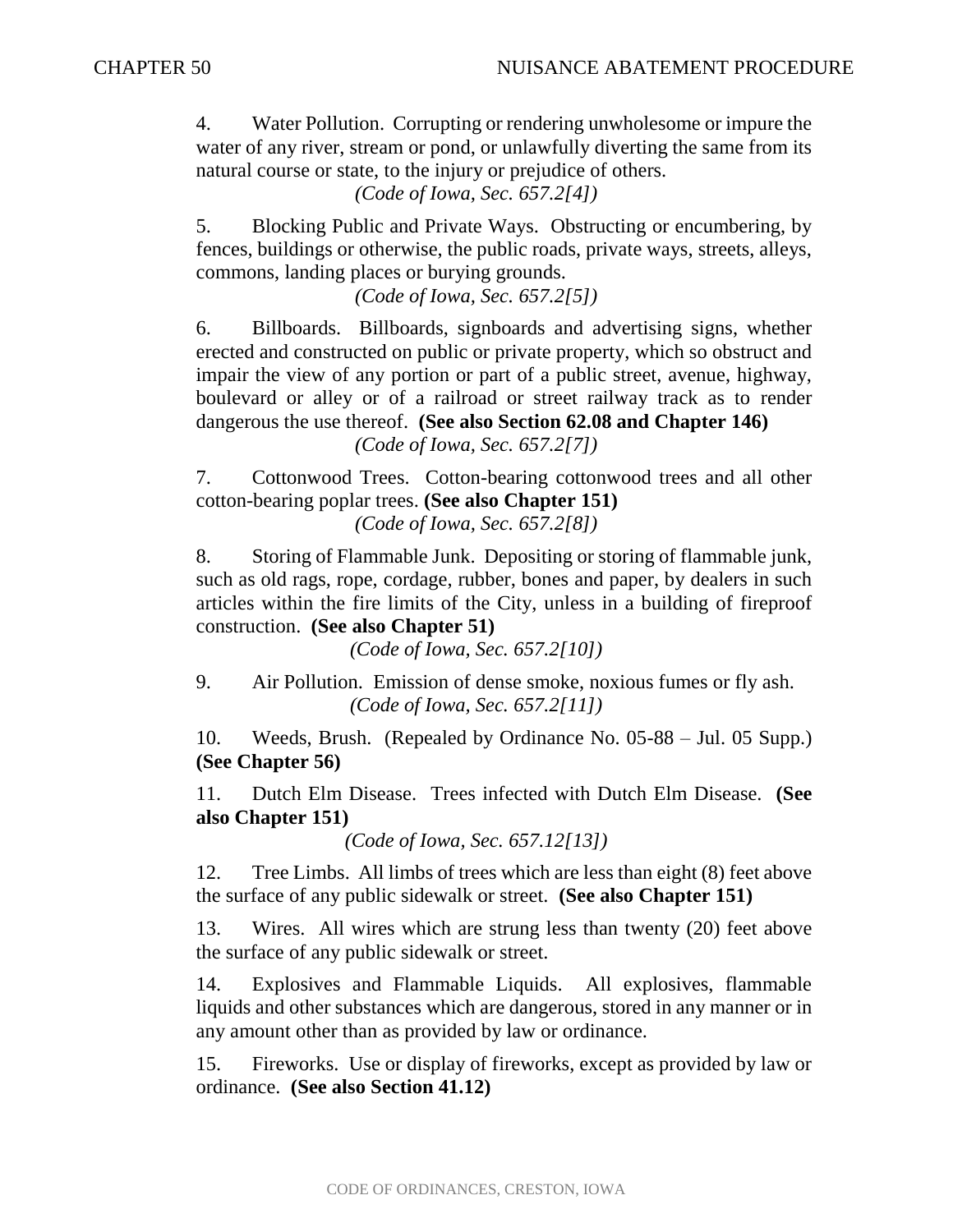16. Noises. All unnecessary noises and annoying vibrations. **(See also Sections 40.03(2) and 62.04)**

17. Excavations. Obstructions and excavations affecting the ordinary use by the public of streets, alleys, sidewalks or public grounds, except under such conditions as are provided by law and ordinance.

18. Obstructing Streets or Sidewalks. Any use of property abutting on a public street, alley or sidewalk or any use of a public street, alley or sidewalk which causes large crowds of people to gather, obstructing traffic and free use of the public streets, alleys or sidewalks. **(See also Chapters 135 and 136)**

19. Airport Air Space. Any object or structure hereafter erected within one thousand (1,000) feet of the limits of any municipal or regularly established airport or landing place, which may endanger or obstruct aerial navigation including take-off and landing, unless such object or structure constitutes a proper use or enjoyment of the land on which the same is located.

## *(Code of Iowa, Sec. 657.2[9])*

20. Lawn Furniture. No person shall use or cause to be used any indoor or automotive couches, sofas, chairs or furniture on porches, decks, gazebos, or in any lawn. All furniture to be used in these areas must be exterior or lawn furniture. *(Ord. 11-131 – Jul. 11 Supp.)*

**50.03 OTHER CONDITIONS.** The following chapters of this Code of Ordinances contain regulations prohibiting or restricting other conditions which are deemed to be nuisances:

- 1. Junk and Junk Vehicles **(See Chapter 51)**
- 2. Dangerous Buildings **(See Chapter 145)**
- 3. Storage and Disposal of Solid Waste **(See Chapter 105)**
- 4. Trees **(See Chapter 151)**

**50.04 NUISANCES PROHIBITED.** The creation or maintenance of a nuisance is prohibited, and a nuisance, public or private, may be abated in the manner provided for in this chapter or State law.

*(Code of Iowa, Sec. 657.3)*

**50.05 NUISANCE ABATEMENT.** Whenever the Mayor or other authorized municipal officer finds that a nuisance exists, such officer shall cause to be served upon the property owner a written notice to abate the nuisance within a reasonable time after notice.

*(Code of Iowa, Sec. 364.12[3h])*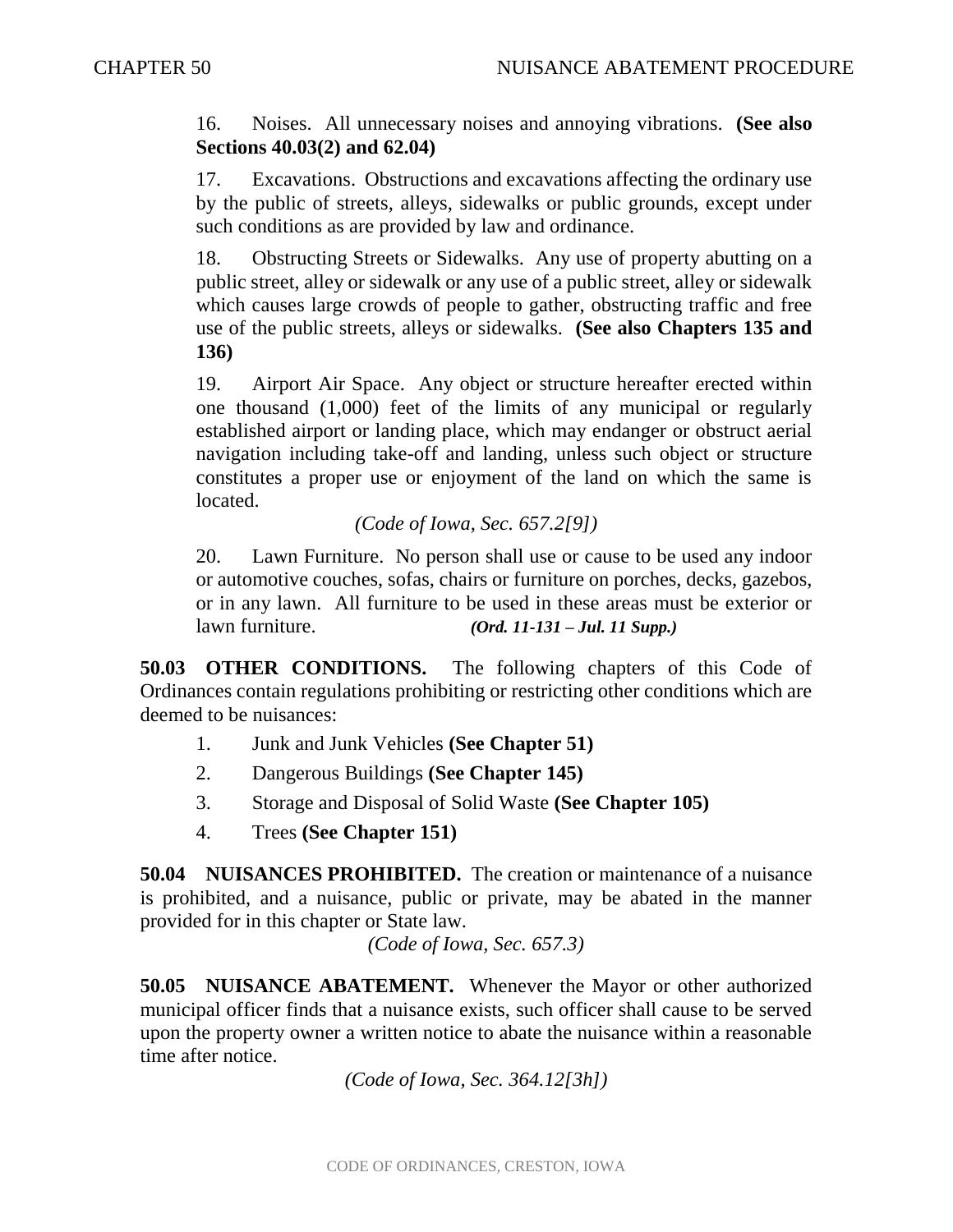## **50.06 NOTICE TO ABATE: CONTENTS.** The notice to abate shall contain: *(Code of Iowa, Sec. 364.12[3h])*

1. Description of Nuisance. A description of what constitutes the nuisance.

2. Location of Nuisance. The location of the nuisance, if stationary.

3. Acts Necessary to Abate. A statement of the act or acts necessary to abate the nuisance.

4. Reasonable Time. A reasonable time within which to complete the abatement.

5. Assessment of City Costs. A statement that if the nuisance or condition is not abated as directed and no request for hearing is made within the time prescribed, the City will abate it and assess the costs against such person.

**50.07 METHOD OF SERVICE.** The notice may be in the form of an ordinance or sent by certified mail to the property owner.

*(Code of Iowa, Sec. 364.12[3h])*

**50.08 REQUEST FOR HEARING.** Any person ordered to abate a nuisance may have a hearing with the officer ordering the abatement as to whether a nuisance exists. A request for a hearing must be made in writing and delivered to the officer ordering the abatement within the time stated in the notice, or it will be conclusively presumed that a nuisance exists and it must be abated as ordered. At the conclusion of the hearing, the hearing officer shall render a written decision as to whether a nuisance exists. If the officer finds that a nuisance exists, he or she must order it abated within an additional time, which must be reasonable under the circumstances. An appeal from the decision may be had by immediately filing a written notice with the hearing officer. This appeal will be heard before the Council at a time and place fixed by the Council. The findings of the Council shall be conclusive and, if a nuisance is found to exist, it shall be ordered abated within a reasonable time under the circumstances.

**50.09 ABATEMENT IN EMERGENCY.** If it is determined that an emergency exists by reason of the continuing maintenance of the nuisance or condition, the City may perform any action which may be required under this chapter without prior notice. The City shall assess the costs as provided in Section 50.11 after notice to the property owner under the applicable provisions of Sections 50.05, 50.06 and 50.07 and hearing as provided in Section 50.08.

*(Code of Iowa, Sec. 364.12[3h])*

**50.10 ABATEMENT BY CITY.** If the person notified to abate a nuisance or condition neglects or fails to abate as directed, the City may perform the required action to abate, keeping an accurate account of the expense incurred. The itemized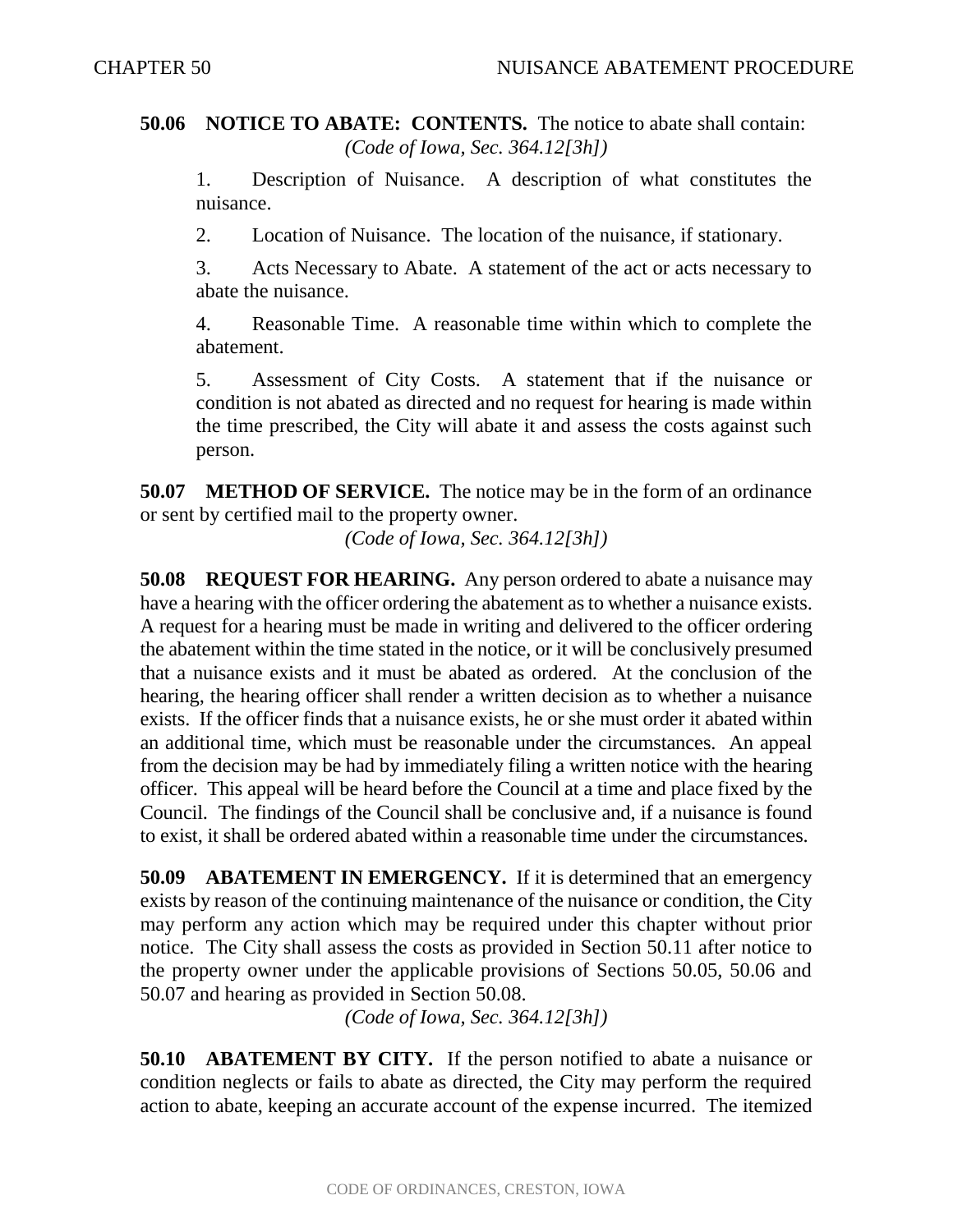expense account shall be filed with the Clerk who shall pay such expenses on behalf of the City.

*(Code of Iowa, Sec. 364.12[3h])*

**50.11 COLLECTION OF COSTS.** The Clerk shall send a statement of the total expense incurred by certified mail to the property owner who has failed to abide by the notice to abate, and if the amount shown by the statement has not been paid within one (1) month, the Clerk shall certify the costs to the County Treasurer and such costs shall then be collected with, and in the same manner, as general property taxes.

*(Code of Iowa, Sec. 364.12[3h])*

**50.12 INSTALLMENT PAYMENT OF COST OF ABATEMENT.** If the amount expended to abate the nuisance or condition exceeds five hundred dollars (\$500.00), the City may permit the assessment to be paid in up to ten (10) annual installments, to be paid in the same manner and with the same interest rates provided for assessments against benefited property under State law.

 *(Ord. 13-141 – Dec. 12 Supp.) (Code of Iowa, Sec. 364.13)*

**50.13 FAILURE TO ABATE.** Any person causing or maintaining a nuisance who shall fail or refuse to abate or remove the same within the reasonable time required and specified in the notice to abate is in violation of this Code of Ordinances.